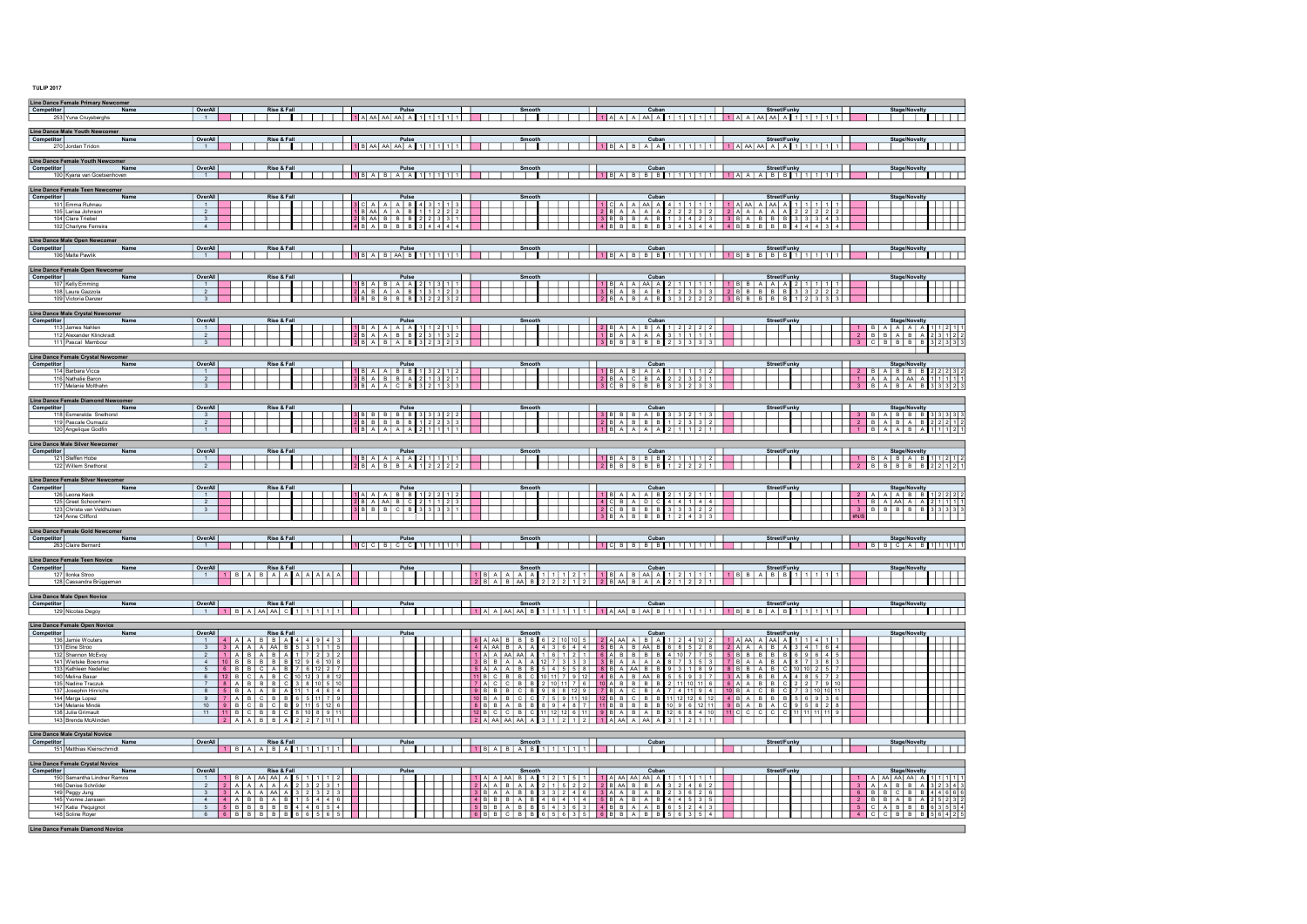| Competitor<br>154 Cornelia Triebel<br>152 Daiva Lesickiene<br>153 Kathy Rolfes<br>156 Sonja van der Gronden<br>157 Jutta Baerman<br>267 Marina Krüger                                                                                           | OverAll<br>1 A AA A AA A 2 1 2 1 1<br>$1$ 2 8 A A A A 3 1 2 2 2<br>$1$ A A A A A $2$ 1 3 1 1<br>$4$ $B$ $B$ $B$ $B$ $A$<br>2 A B A A A 1 5 1 4 3<br>4 B B B A A 3 4 5 5 2<br>$1$ $1$ $1$ $4$ A A B B B $2$ 2 4 5 5<br>1 B A A B A<br>$\overline{2}$<br>$\overline{3}$<br>$3$ A B A B B $1$ $4$ $2$ $4$<br>$3 B A A A B$<br>$4 \mid 2 \mid 3 \mid 3 \mid 4$<br>$2$ $B$ $A$ $A$ $B$ $A$<br>$3$ 2 3 2 2<br>4<br>5 6 3 1 6 5 8 8 8 A 8<br>$5$ C $B$ $A$ $B$<br><b>5 B B A A B</b><br>$5 \quad B \quad B \quad B \quad A \quad B \quad 5 \quad 5 \quad 1 \quad 4$<br>53425<br>55535<br>5<br>            6   B   B   C   B   B  <br>6 5 6 6 3                                                                                                                                                                                                                                                 |
|-------------------------------------------------------------------------------------------------------------------------------------------------------------------------------------------------------------------------------------------------|-----------------------------------------------------------------------------------------------------------------------------------------------------------------------------------------------------------------------------------------------------------------------------------------------------------------------------------------------------------------------------------------------------------------------------------------------------------------------------------------------------------------------------------------------------------------------------------------------------------------------------------------------------------------------------------------------------------------------------------------------------------------------------------------------------------------------------------------------------------------------------------------|
| <b>Line Dance Male Silver Novice</b><br><b>Competitor</b><br>Name<br>158 Dominique Cadiou                                                                                                                                                       | OverAll<br>Rise & Fall<br>Street/Funky<br>Stage/Novelty<br>$1$ $8$ $A$ $8$ $8$ $1$ $1$ $1$<br>$1$ $B$ $A$ $A$ $B$ $B$ $1$ $1$ $1$ $1$ $1$                                                                                                                                                                                                                                                                                                                                                                                                                                                                                                                                                                                                                                                                                                                                               |
| Line Dance Female Silver Novice<br>Competitor<br>Name<br>160 Ulrike Schulke<br>153 Kathy Rolfes<br>163 Liliane Grossman<br>159 Veronique Kouzmin<br>162 Kerstin Karge<br>157 Jutta Baerman<br>161 Cissie Kemper<br>267 Marina Kruger            | OverAll<br>Rise & Fall<br>Pulse<br>■ Smooth Cuban<br>  3   A   A   A   B   A   1   2   3   5   4   1   A   A   A   A   B   2   1   2   1   5  <br>Street/Funky<br><b>Stage/Novelty</b><br>$1$   1   B   A   A   A   A   1   1   2   1   2   1   1<br>1 A A A A A A<br>3 B C B A A 4 6 4 4 1<br>III 1 A A AA AA A<br>$2$ 3 1 1 3 2 A A A B A<br>12143<br>13267<br>$3$ $A$ $A$ $A$<br>$B$ $B$<br>2<br>2 B C B A A 3 7 5 3 3<br>7 C B C A B 7 3 6 5 6<br>3<br>4<br>5<br>$6$ C C B A B<br>6 5 3 6 5<br>$7$ B C B C B<br>6747<br>6 <sup>1</sup><br>4 B B A A B 5 4 1 2 7<br>5 B A C A B 2 2 7 7 4<br>5 C B C A B 7 5 7 1 5<br>6 B B C B B 5 6 6 4 6<br>$\overline{7}$                                                                                                                                                                                                                        |
| Line Dance Female Gold Novice<br>Competitor<br>Name<br>165 Isabelle Guerin<br>164 Marijke Oei                                                                                                                                                   | OverAll<br>Rise & Fall<br>$\overline{\phantom{a}}^{\text{Pulse}}$<br>Smooth<br>Cuban<br>Street/Funky<br>Stage/Novelty<br>1 B A B B B 2 1 1 1 1 1<br>2 B B B C C 1 2 2 2 2<br><b>EXISTER ISLAMS AND REPAIR LAB</b><br><b>EXISTENCE</b><br><b>2</b> B A B B B 2 1 2 2 1 2 B B C B 2 1 2 2 1<br><b>1</b> B B B B B B 1 2 1 1 2 2 1 B B B C B 1 2 1 1 2<br>1<br>2 B B B B B 1 2 2 2 2 2                                                                                                                                                                                                                                                                                                                                                                                                                                                                                                     |
| Line Dance Female Teen Intermediate<br>Competitor<br>Name<br>167 Fiona Bayet                                                                                                                                                                    | OverAll<br>Rise & Fall<br>Cuban<br>Pulse<br>Smooth<br>Street/Funky<br>Stage/Novelty                                                                                                                                                                                                                                                                                                                                                                                                                                                                                                                                                                                                                                                                                                                                                                                                     |
| Line Dance Male Open Intermediate<br>Competitor<br>Name<br>169 Romain Brasme<br>168 Jesse Krüger                                                                                                                                                | OverAll<br>Stage/Novelty<br>$\overline{1}$                                                                                                                                                                                                                                                                                                                                                                                                                                                                                                                                                                                                                                                                                                                                                                                                                                              |
| Line Dance Female Open Intermediate<br>Competitor<br>Name<br>175 Xena van Oosterwyck<br>170 Gina Kargoscha<br>173 Deborah Vleugels<br>171 Daniele Guscio<br>176 Erica Nicoletti<br>172 Priscilla Vieugels<br>174 Miriam Vogt                    | OverAll<br>Stage/Novelty<br>मन प<br>i i                                                                                                                                                                                                                                                                                                                                                                                                                                                                                                                                                                                                                                                                                                                                                                                                                                                 |
| Line Dance Female Crystal Intermediate<br>Competitor<br>Name<br>170 Gina Kargoscha<br>177 Pamela van der Beek                                                                                                                                   | OverAll<br>Rise & Fall<br>Cuban<br>Street/Funky<br>Stage/Novelty<br>  Rise& Fall   Pulse Pulse   Smooth   Cuban<br> 1   A   AA   B   A   B   1   1   1   1   8   AA   B   A   A   1   1   2   1   1   1   1   A   A   A   A   B   B   1   1   1   1   1   1   1  <br>$\begin{array}{c cccccc}\n1 & A & AA & B & A & A & 1 & 1 & 1 & 1 & 1 \\ 2 & B & B & B & B & B & 2 & 2 & 2 & 2\n\end{array}$<br>$\overline{1}$<br><u> Tanzania de la pro</u><br>2 B A A B B 2 2 1 2 2 2 B A A B B 2 2 1 2 2 2 B AA B A A<br>2 2 1 2 2 2 3 3 4 3 5 2 2 2 2 2 2 1                                                                                                                                                                                                                                                                                                                                     |
| Line Dance Female Diamond Intermediate<br>Competitor<br>Name<br>181 Jenny Memmel<br>179 Gladys Moulin<br>180 Gitana Juteikiene<br>178 Wendy Veenstra<br>268 Nathalie Bernigaud                                                                  | OverAll<br><b>Pico &amp; Fall</b><br>Street/Funky<br>Pulse Smooth<br>2 A A A A A A 1 2 1 2 3 1 A A A B 2 1 3 2 2<br>Cuban<br>Stage/Novelty<br>1   B   AA   A   A   A   3   1   3   1  <br>$1$ A A A C B $1$ 1 $1$ 4 1<br>3 B A A A B C 3 1 1 5 4<br>2 B B C A B 2 3 5 2 2<br>1 A B A A B 1 4 2 1 1<br>$-1$<br>$3$ $A$ $B$ $A$ $B$ $B$<br>$\overline{2}$<br>$2 \mid B \mid A \mid A \mid B \mid B$<br>3<br>4 B B B B B B<br>$4BABBC$<br>4 B A A B B 4 3 4 4<br>42335<br>4<br>5 B C B C B 4 5 5 5 5 5 5 5 6 8 8 8 8 8 5 5 5 5 5 2 5 8 8 8 8 8 6 4 5 5 5 5 5<br>5 B B B B B 5 5 4 4 3                                                                                                                                                                                                                                                                                                      |
| Line Dance Female Silver Intermediate<br><b>Competitor</b><br>Name<br>185 Rosmarie Sandmeier<br>184 Nathalie Sassaro<br>187 Maryline Visigalli<br>183 Waltraud Arnold<br>182 Anneke Schriek<br>186 Marion Vleugels                              | OverAll<br>Street/Funky<br><b>Stage/Novelty</b><br>3   B   B   B   A   C   1 3   2   1   4<br>$\overline{1}$<br>$1$ $B$ $A$ $A$<br>B <sub>A</sub><br>$\overline{2}$<br>2 B B B A B 2 2 3 2 2<br>3 <sup>1</sup><br>4<br>5 C C C C C 5 4 5 5 3<br>$5 -$                                                                                                                                                                                                                                                                                                                                                                                                                                                                                                                                                                                                                                   |
| Line Dance Female Gold Intermediate<br>Competitor<br>Name<br>188 Morag Cassidy                                                                                                                                                                  | OverAll<br>Rise & Fall<br>Pulse<br>Smooth<br>Cuban<br>Street/Funky<br>Stage/Novelty<br>1   C   D   C   C   D   1   1   1   1<br>$-1$<br>1 CCBCCC111111                                                                                                                                                                                                                                                                                                                                                                                                                                                                                                                                                                                                                                                                                                                                  |
| Line Dance Male Open Advanced<br>Competitor<br>Name<br>189 Krisjanis Bite                                                                                                                                                                       | OverAll<br>Rise & Fall<br>Pulse<br>Street/Funky<br>Cuban<br><b>Stage/Novelty</b><br>Smooth                                                                                                                                                                                                                                                                                                                                                                                                                                                                                                                                                                                                                                                                                                                                                                                              |
| Line Dance Female Open Advanced<br><b>Competitor</b><br>Name<br>269 Fiona Murray<br>193 Brigita Bieksaite<br>192 Jolanda Korpershoek<br>190 Shauni Dankers<br>195 Jana Bogaerts<br>194 Indre Kirklyte<br>191 Soraya Maat<br>196 Rebecca Cassidy | OverAll<br><b>Rise &amp; Fall</b><br>Pulse<br><b>Smooth</b><br>Stage/Novelty<br>$1  A  A A   A A   A A   1   2   2   1   1   1   A   A A   A A   A A   1   2   1   1   1  $<br>$1$   A   AA   AA   AA   $1$   $1$   $1$   $1$   $2$  <br>$-1$<br>2 B M A M A 4 2 2 2 1 2 B M A M A<br>8 C C B A C 7 8 8 5 8 4 B B A A A<br>$\overline{2}$<br>$\begin{array}{c cccc}\n3 & 2 & 2 & 2 & 2 \\ 5 & 5 & 4 & 7 & 3\n\end{array}$<br>$2$ AA B A AA A<br>$5$ $B$ $C$ $A$ $A$ $A$<br>3<br><b>7 A A B B C 2 3 7 7 7 5 A B A A B</b><br>6 B B A B B 6 7 3 8 6 3 B A B A B<br>26357<br>$3$ $A$ $B$ $A$ $A$ $B$<br>4<br>$4$ 3 6 3 6<br>$5 -$<br>$7$ BBBAB<br>7463<br><b>5 B B B A AA 3 6 6 6 3 8 B B B B C</b><br>4 C B A A A 8 5 5 3 4 6 B A B A B<br>67588<br>4 A C A B AA 5 5 2 7 3<br>6<br>84864 8 B C B B A 8 8 8 6 7 8 7 4 5 6 A C B B A 8 3 7 7 6<br>7<br>A A 5 4 4 4 5 7<br>3BA<br><b>BAB</b> |
| Line Dance Male Crystal Advanced<br>Competitor<br>Name<br>197 Tommie Nijhuis                                                                                                                                                                    | OverAll<br>Rise & Fall<br>Pulse<br>1 B C B C C 1 1 1 1 1 1<br>Smooth<br>Cuban<br>Street/Funky<br>Stage/Novelty<br>1   C   C   B   C   B   1   1   1   1<br>A C C 1111111<br>10C<br>$\overline{1}$                                                                                                                                                                                                                                                                                                                                                                                                                                                                                                                                                                                                                                                                                       |
| Line Dance Female Crystal Advanced<br><b>Competitor</b><br>Name<br>201 Marian Sancho<br>200 Maria Jose Calafat<br>199 Claire Cunningham                                                                                                         | OverAll<br>Street/Funky<br>Stage/Novelty<br>2 B B A B B 1 2 2 2 2<br>1 B A A B B 2 1 1 1 1<br>$-1$<br>$\overline{2}$<br>ICIBICIBIO                                                                                                                                                                                                                                                                                                                                                                                                                                                                                                                                                                                                                                                                                                                                                      |
| Line Dance Male Diamond Advanced<br><b>Competitor</b><br>Name<br>202 Steven Gosling<br>Line Dance Female Diamond Advanced                                                                                                                       | OverAll<br>Rise & Fall<br>Pulse<br>Cuban<br>Street/Funky<br>Smooth<br><b>Stage/Novelty</b><br>1 C C B C C 1 1 1 1 1                                                                                                                                                                                                                                                                                                                                                                                                                                                                                                                                                                                                                                                                                                                                                                     |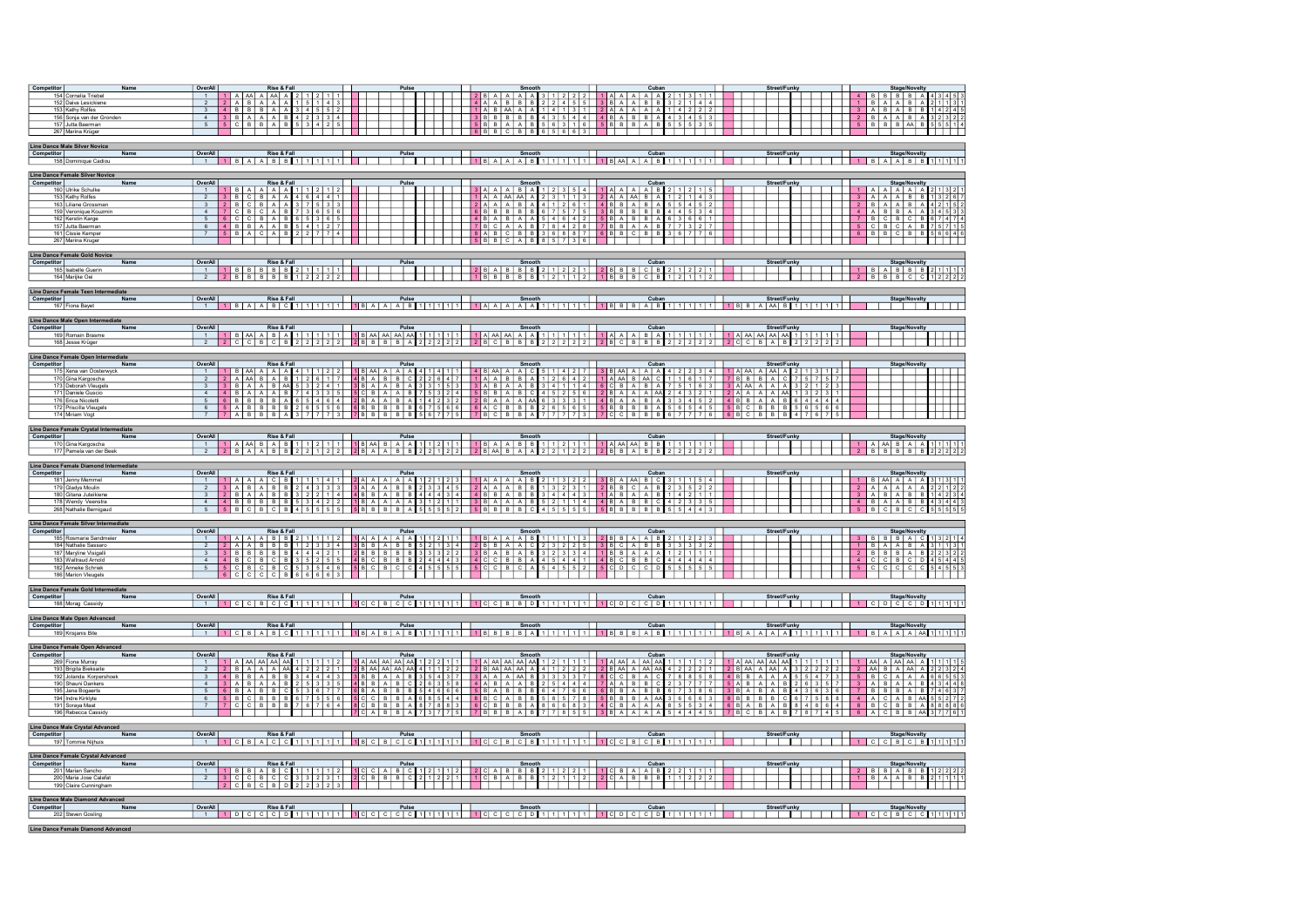| Competitor<br>Name<br>203 Chantal Putseys                                                                                                                                                                                                                                                                                                        | OverAll                                                                                                                                                                                                                                                                                                |
|--------------------------------------------------------------------------------------------------------------------------------------------------------------------------------------------------------------------------------------------------------------------------------------------------------------------------------------------------|--------------------------------------------------------------------------------------------------------------------------------------------------------------------------------------------------------------------------------------------------------------------------------------------------------|
| Line Dance Showcase Female Teen<br>Competitor<br>Name<br>167 Fiona Bayet                                                                                                                                                                                                                                                                         | OverAll<br><u>ui Riese Real (1980) – Prime Prince Smooth (1980) – Smooth (1980) – Cuban Microsoften Smooth (1980) – Smoothoo<br/>It BAAD BBIT (1981) – It District (1981) – It District (1981) – It District (1981) – It District (1981) – It </u>                                                     |
| Line Dance Showcase Male Open<br>Competitor<br>Name<br>189 Krisjanis Bite<br>197 Tommie Nijhuis                                                                                                                                                                                                                                                  |                                                                                                                                                                                                                                                                                                        |
| Line Dance Showcase Female Open<br>Competitor<br>Name<br>193 Brigita Bieksaite<br>190 Shauni Dankers<br>195 Jana Bogaerts<br>170 Gina Kargoscha<br>191 Soraya Maat<br>192 Jolanda Korpershoek                                                                                                                                                    |                                                                                                                                                                                                                                                                                                        |
| Line Dance Showcase Male Diamond<br>Competitor Name<br>202 Steven Gosling                                                                                                                                                                                                                                                                        |                                                                                                                                                                                                                                                                                                        |
| <b>Female Risingstars</b><br>Competitor<br>Name<br>206 Silke Nygaard                                                                                                                                                                                                                                                                             |                                                                                                                                                                                                                                                                                                        |
| Male Superstars<br>Competitor<br>Name<br>208 Melvin van Boxtel                                                                                                                                                                                                                                                                                   | OverAll                                                                                                                                                                                                                                                                                                |
| Competitor<br>Name<br>209 Clara Isabel Ayats<br>212 Christy Kam<br>210 Amanda Rizzello                                                                                                                                                                                                                                                           | OverAll                                                                                                                                                                                                                                                                                                |
| Line Dance Male Crown<br>Competitor<br>Name<br>213 Jean George Fuchs<br>214 Joe Armstrong<br>216 Jacky Razafiniaina                                                                                                                                                                                                                              |                                                                                                                                                                                                                                                                                                        |
| Line Dance Female Crown<br>Name<br>Competitor<br>218 Severine Fournier<br>217 Gillian Armstrong                                                                                                                                                                                                                                                  | OverAll                                                                                                                                                                                                                                                                                                |
|                                                                                                                                                                                                                                                                                                                                                  |                                                                                                                                                                                                                                                                                                        |
| Couples Open 1<br>Name<br>Competitor<br>265 Roy Hadisubroto & Fiona Murray                                                                                                                                                                                                                                                                       |                                                                                                                                                                                                                                                                                                        |
| <b>Couples Classic Crown</b><br>Competitor<br>214 Joe & Gillian Amrstrong<br>Name                                                                                                                                                                                                                                                                | OverAll                                                                                                                                                                                                                                                                                                |
| <b>Team Line Dance Classic Country</b><br>Competitor<br>251 Stars United<br>Name                                                                                                                                                                                                                                                                 |                                                                                                                                                                                                                                                                                                        |
| <b>Team Cabaret</b><br>Competitor<br>Name<br>252 Stars United                                                                                                                                                                                                                                                                                    | $ $ Place $ $<br>$1$ B D B C A 1 1 1 1 1 1                                                                                                                                                                                                                                                             |
| <b>Choreography Country Newcomer/Novice</b><br>Competitor<br>Name<br>232 Marijke Oei - Bring It On<br>245 Jenny Memmel - Hole In The World<br>228 Marijke Oei - Pass Me By<br>229 Marijke Oei - Big News Back Home<br>231 Marijke Oei - The Days Never End<br>234 Tjwan Oei - Yesterday's Rain<br>233 Tjwan Oei - Bougainvillea Sunset           | Place  <br>$A$ $B$ $A$ $B$ $A$ $1$ $2$ $1$ $1$<br>2 CCABA45222<br>3 BBBBBB33534<br>$4$ $\overline{8}$ $\overline{8}$ $\overline{8}$ $\overline{8}$ $\overline{8}$ $\overline{8}$ $\overline{6}$ $\overline{6}$<br>$2$ 1 4 4 6<br>5 D C A C A 5 4 3 5 3<br>6 F C B C C 7 6 6 6 5<br>F D B D D 6 7 7 7 7 |
| Choreography Country Intermediate/Advanced<br>Competitor<br>Name<br>261 Jenny Memmel - I Really Don't Want To Know<br>235 Tjwan Oei - In The Arms Of Love                                                                                                                                                                                        | Place<br>THE ABABA11111<br>2 FDBCD22222                                                                                                                                                                                                                                                                |
| <b>Choreography Non Country Newcomer/Novice</b><br>Name<br>250 James Nahlen - Perfect Illusion<br>246 Jenny Memmel - Easy Charleston<br>266 Stars United - That's The Way We Like It<br>247 Jenny Memmel - Sunshine Girl<br>Clara Triebel - Shape Of You<br>264<br>227 Severine Fournier - Lost On You<br>230 Marijke Oei - Treat Me Like A Lady | Place<br>$A B A A A A A A 1 2 1 1 1 2$<br>$-1$<br><b>2 B B A A A A 6</b> 3 6 3 3<br>3 <b>C B AA B A</b> 7 1 2 6 4<br>4 6 6 A 6 A 6 3 5 1<br>5 A 6 A 6 A 6 3 4 5 2 7<br>6 A 6 A 6 A 6 3 4 5 2 7<br>7 A 6 A 6 A 6 3 5 4 4 6                                                                              |
| Choreography Non Country Intermediate/Advanced<br>Competitor<br>etitor Name<br>249 Amanda Rizzello - You're So Classi<br>248 Amanda Rizzello - In My Bones<br>243 Daan Geelen - What Do You Love<br>242 Daan Geelen - Vente Pa'Ca<br>238 Barbara Vicca - What About Love<br>Choreography ABC<br>Competitor                                       | Place<br>Place<br>1 A A A A B A A 1 1 1 3 1<br>2 B B A B A 3 3 2 5 2<br>3 B C A B A 4 4 3 2 4 4 4<br>4 A B A B B 2 2 4 4 4<br>5 C C A B B 5 5 5 1 5                                                                                                                                                    |